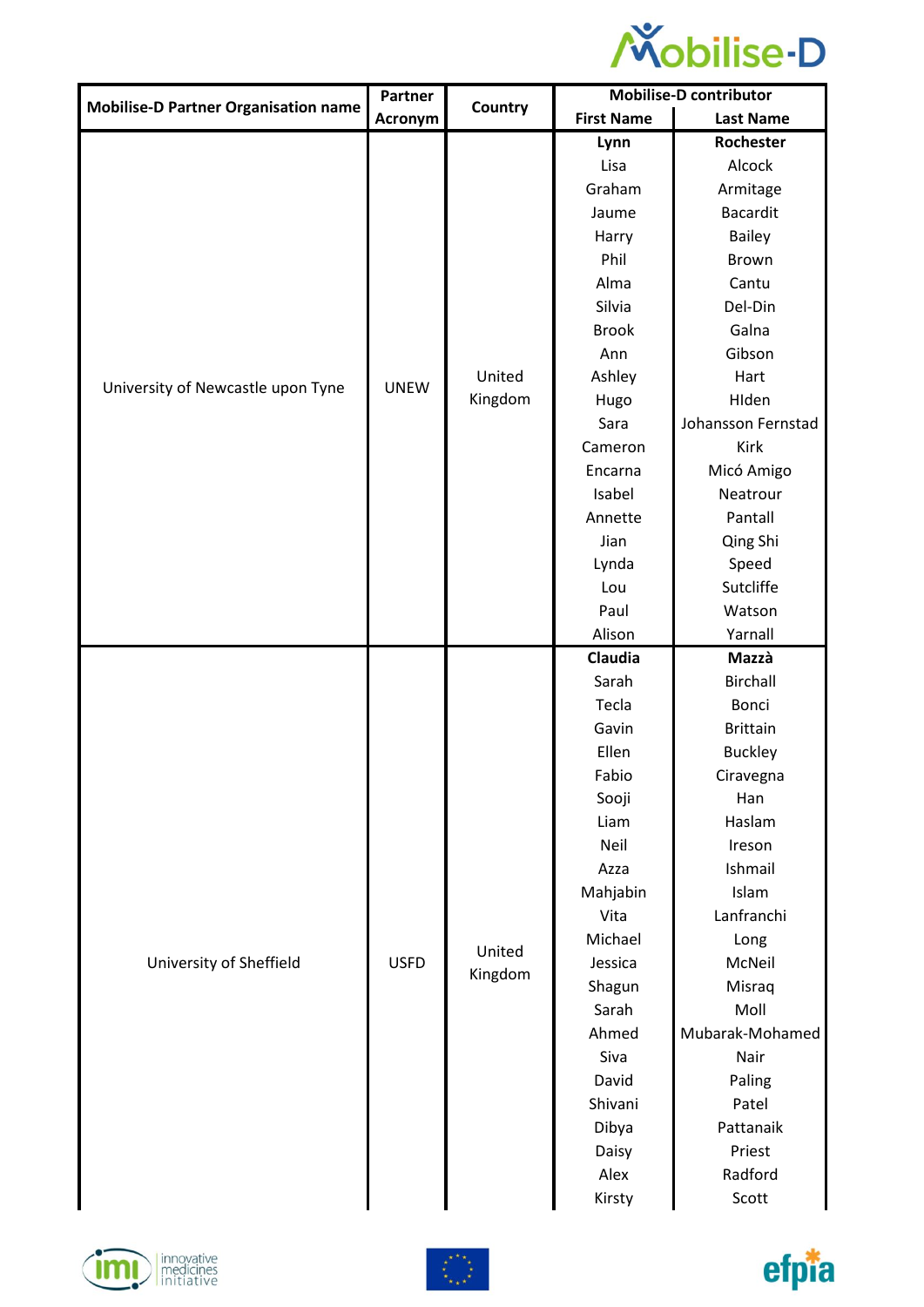

|                                        |              |         | Basil          | Sharrack         |
|----------------------------------------|--------------|---------|----------------|------------------|
|                                        |              |         | Lubos          | Vaci             |
|                                        |              |         | Linda          | Van Gelder       |
|                                        |              |         | Jeff           | <b>Hausdorff</b> |
|                                        |              |         | Marina         | Brozgol          |
|                                        |              |         | David          | <b>Buzaglo</b>   |
|                                        |              |         | Pablo          | Cornejo Thumm    |
| The Foundation For Medical Research    |              |         | Eran           | Gazit            |
| Infrastructural Development And Health | <b>TASMC</b> | Israel  | Nir            | Giladi           |
| Services                               |              |         | <b>Talia</b>   | Herman           |
|                                        |              |         | Inbar          | Hillel           |
|                                        |              |         | Anat           | Mirelman         |
|                                        |              |         | Ayala          | Saban            |
|                                        |              |         | Shahar         | Yehezkyahu       |
|                                        |              |         | Walter         | <b>Maetzler</b>  |
|                                        |              |         | Daniela        | <b>Berg</b>      |
|                                        |              |         | Kirsten        | Emmert           |
| Christian-Albrechts-Universität        | CAU          |         | Clint          | Hansen           |
|                                        |              | Germany | Hanna          | Hildesheim       |
|                                        |              |         | Jennifer       | Kudelka          |
|                                        |              |         | Corina         | Maetzler         |
|                                        |              |         | Christian      | Schlenstedt      |
|                                        |              |         | <b>Marco</b>   | Viceconti        |
|                                        |              |         | Lorenzo        | Chiari           |
|                                        |              |         | Francesca      | <b>Bottin</b>    |
|                                        |              |         | Cristina       | Curreli          |
| Alma Mater Studiorum - Università di   |              |         | Ilaria         | D'Ascanio        |
| Bologna                                | <b>UNIBO</b> | Italy   | Giorgio        | Davico           |
|                                        |              |         | Roberta        | De Michele       |
|                                        |              |         | Giuliano       | Galimberti       |
|                                        |              |         | Luca           | Palmerini        |
|                                        |              |         | Saverio        | Ranciati         |
|                                        |              |         | Luca           | Reggi            |
|                                        |              |         | <b>Thierry</b> | <b>Troosters</b> |
|                                        |              |         | Sofie          | <b>Breuls</b>    |
|                                        |              |         | Heleen         | Demeyer          |
|                                        |              |         | <b>Nitesh</b>  | Ghosh            |
|                                        |              |         | Pieter         | Ginis            |
|                                        |              |         | Lies           | Glorie           |
|                                        |              |         | Valerie        | Haerens          |
| Katholieke Universiteit Leuven         | <b>KUL</b>   | Belgium | Lova           | Hulst            |
|                                        |              |         | Femke          | Hulzinga         |
|                                        |              |         | Wim            | Janssenns        |
|                                        |              |         | Alice          | Nieuwboer        |
|                                        |              |         | Tim            | Vanhoutte        |
|                                        |              |         | Myriam         | Witvrouw         |
|                                        |              |         | Marieke        | Wuyts            |





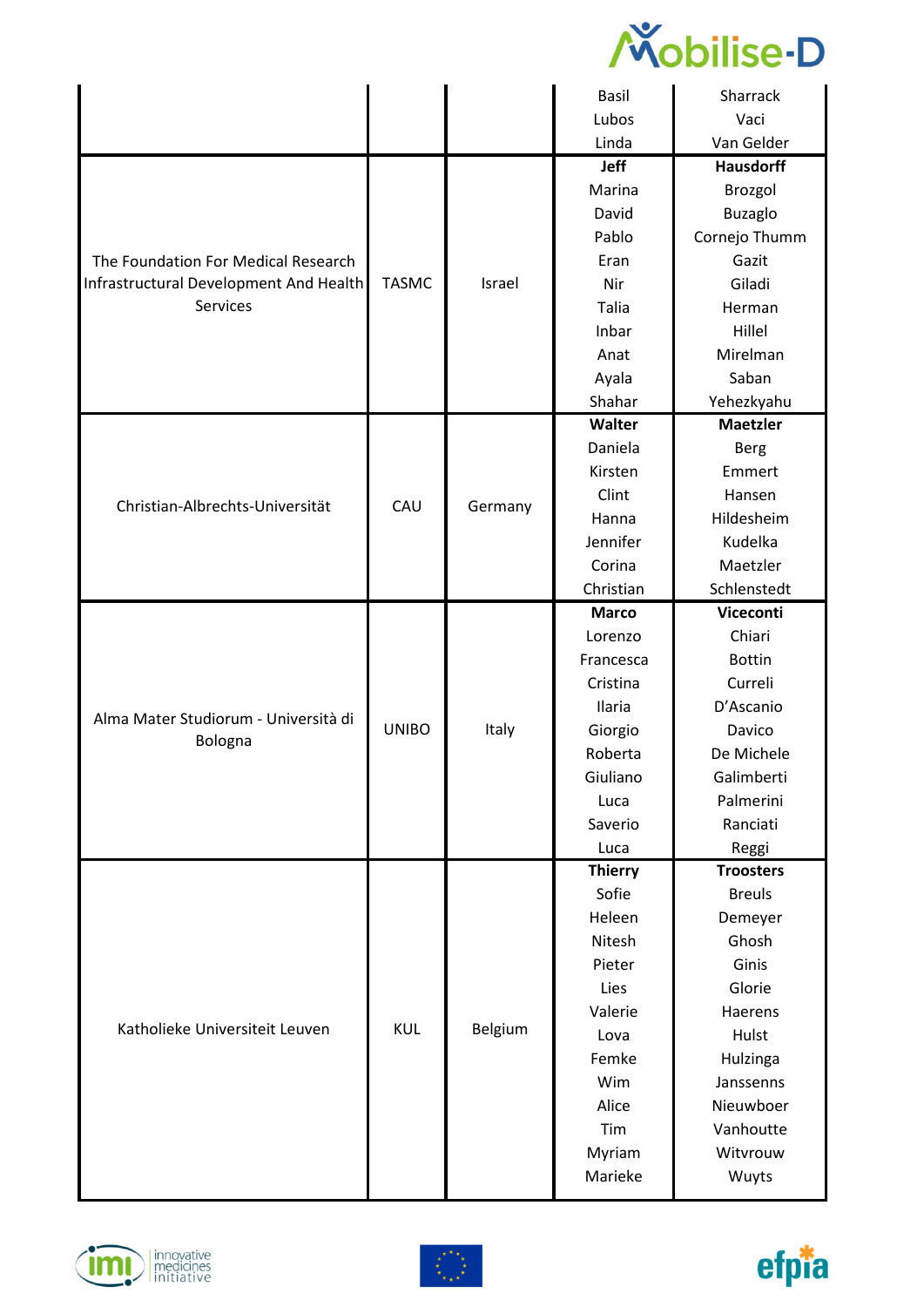

| Ecole Polytechnique Federale de                        |             |             | Kamiar         | Aminian              |
|--------------------------------------------------------|-------------|-------------|----------------|----------------------|
| Lausanne                                               | <b>EPFL</b> | Switzerland | Anisoara       | lonescu              |
|                                                        |             |             | Abolfazl       | Soltani              |
| Friedrich-Alexander-Universitaet<br>Erlangen-Nuernberg |             |             | <b>Bjoern</b>  | <b>Eskofier</b>      |
|                                                        | <b>FAU</b>  |             | Felix          | Kluge                |
|                                                        |             | Germany     | Arne           | Küderle              |
|                                                        |             |             | Martin         | Ullrich              |
|                                                        |             |             | <b>Brian</b>   | <b>Caulfield</b>     |
|                                                        |             |             | Antonio        | Bevilaqua            |
|                                                        |             |             | Cathy          | Goulding             |
|                                                        |             |             | Georgiana      | Ifrim                |
| University College Dublin                              | <b>UCD</b>  | Ireland     | Tahar          | Kechadi              |
|                                                        |             |             | Alison         | Keogh                |
|                                                        |             |             | <b>Brian</b>   | Mac Namee            |
|                                                        |             |             | Milu           | Philip               |
|                                                        |             |             | David          | Singleton            |
|                                                        |             |             | <b>Beatrix</b> | Vereijken            |
|                                                        |             |             | Martin         | <b>Aursand Berge</b> |
|                                                        |             |             | Mara           | Diaconu              |
|                                                        |             |             | Monika         | Engdal               |
|                                                        |             |             | Karoline Blix  | Grønvik              |
|                                                        |             |             | Jorunn         | Helbostad            |
| Norges Teknisk-Naturvitenskapelige<br>Universitet      | <b>NTNU</b> | Norway      | Lars Gunnar    | Johnsen              |
|                                                        |             |             | Anna           | Marcuzzi             |
|                                                        |             |             | Ingalill       | Midtsand             |
|                                                        |             |             | Mari           | Odden                |
|                                                        |             |             | Ingvild        | Saltvedt             |
|                                                        |             |             | Erika          | Skaslien             |
|                                                        |             |             | Kristin        | Taraldsen            |
|                                                        |             |             | <b>Clemens</b> | <b>Becker</b>        |
|                                                        |             |             | Niki           | <b>Brenner</b>       |
|                                                        |             |             | Christoph      | Endress              |
|                                                        |             |             | Martha         | Gierka               |
|                                                        |             |             | Clarissa       | Huber                |
|                                                        |             |             | Simon          | Jaeger               |
|                                                        |             |             | Carl-Philipp   | Jansen               |
|                                                        |             |             | Bernd          | Kinner               |
| Robert Bosch Gesellschaft Fur                          |             |             | Jochen         | Klenk                |
| Medizinische Forschung MBH                             | <b>RBMF</b> | Germany     | Elena          | Litz                 |
|                                                        |             |             | Elena          | Litz                 |
|                                                        |             |             | Stefanie       | Mikolaizak           |
|                                                        |             |             | Kilian         | Rapp                 |
|                                                        |             |             | Matthias       | Schwab               |
|                                                        |             |             | Lars           | Schwickert           |
|                                                        |             |             | Erkin          | Uysal                |
|                                                        |             |             | Martin         | Wohlrab              |
|                                                        |             |             | Vanessa        | Zoller               |





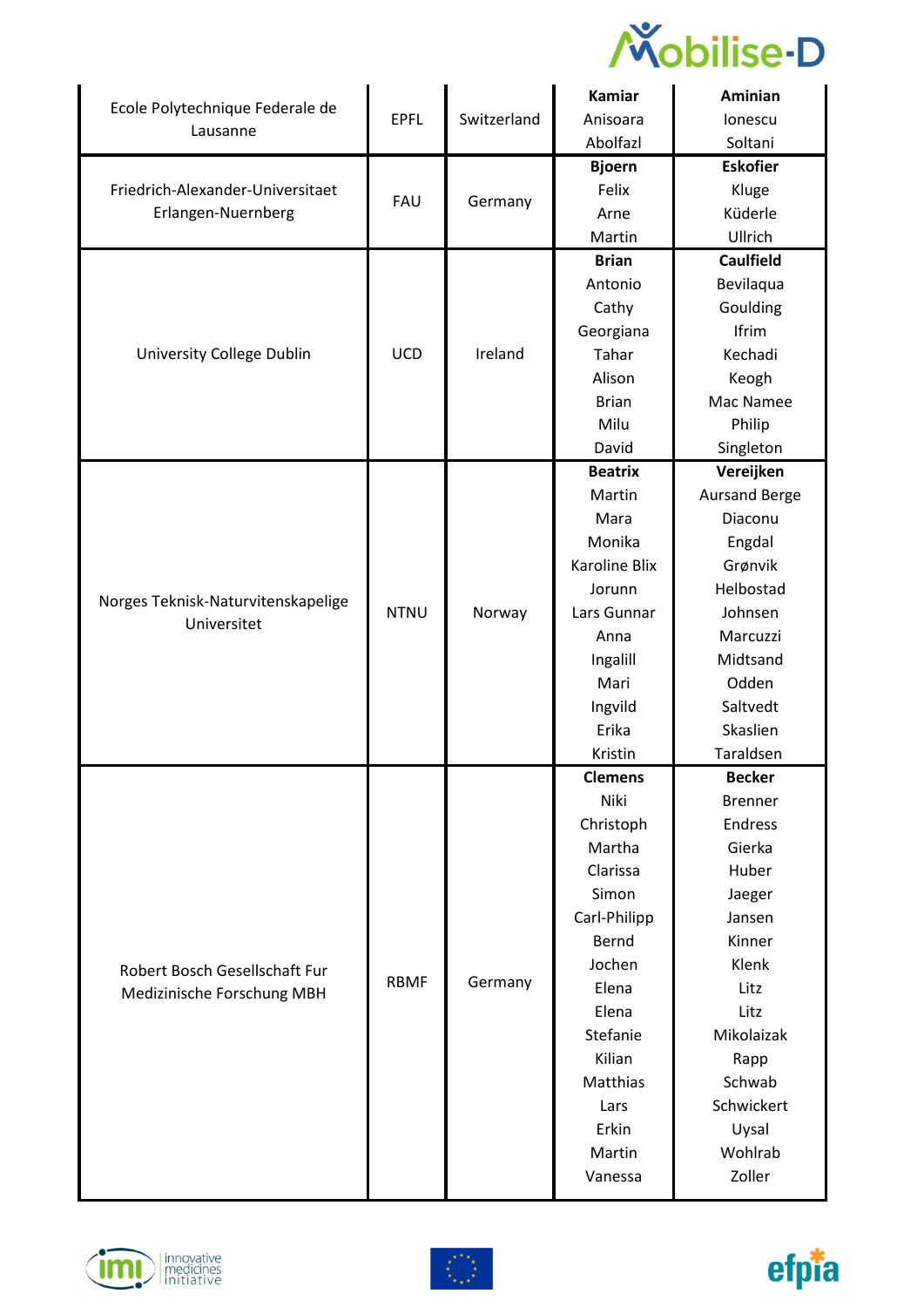

|                                        |              |             | Andrea          | <b>Cereatti</b>        |
|----------------------------------------|--------------|-------------|-----------------|------------------------|
|                                        |              |             | Stefano         | <b>Bertuletti</b>      |
| Università degli Studi di Sassari      | <b>UNISS</b> | Italy       | Marco           | Caruso                 |
|                                        |              |             | Andrea          | Manca                  |
|                                        |              |             | Francesca       | <b>Salis</b>           |
|                                        |              |             | <b>Judith</b>   | <b>Garcia Aymerich</b> |
|                                        |              |             | Victoria        | Alcaraz Serrano        |
|                                        |              |             | Magda           | Bosch de Basea         |
|                                        |              |             | Joren           | <b>Buekers</b>         |
|                                        |              |             | Gabriela        | Cardenas               |
| Fundacion Privada Instituto De Salud   |              |             | Anne-Elie       | Carsin                 |
| Global                                 | <b>ISG</b>   | Spain       | Ines            | Cobo                   |
|                                        |              |             | Anna            | Delgado Llobet         |
|                                        |              |             | Laura           | Delgado Ortiz          |
|                                        |              |             | Mariona         | <b>Font Garcia</b>     |
|                                        |              |             | Elena           | Gimeno-Santos          |
|                                        |              |             | Alicia          | Jose                   |
|                                        |              |             | Sarah           | Koch                   |
|                                        |              |             | <b>Ioannis</b>  | <b>Vogiatzis</b>       |
|                                        | <b>UNN</b>   | United      | Nikolaos        | Chynkiamis             |
| University Of Northumbria at Newcastle |              | Kingdom     | Emily           | Hume                   |
|                                        |              |             | Dimitrios       | Megaritis              |
| <b>Thorax Foundation</b>               |              | Greece      | <b>Nikolaos</b> | Chynkiamis             |
|                                        |              |             | <b>Nicholas</b> | Hopkinson              |
|                                        |              |             | Sara            | <b>Buttery</b>         |
| Imperial College Of Science Technology | ICL          | United      | Alexis          | Perkins                |
| <b>And Medicine</b>                    |              | Kingdom     | Keir            | Philip                 |
|                                        |              |             | Mike            | Polkey                 |
|                                        |              |             | Parris          | Williams               |
|                                        |              |             | Comi            | Giancarlo              |
|                                        |              |             | Valeria         | Bonanno                |
|                                        |              |             | Giampaolo       | <b>Brichetto</b>       |
|                                        |              |             | Gloria          | Dalla Costa            |
|                                        |              |             | Letizia         | Leocani                |
| Università Vita-Salute San Raffaele    | <b>USR</b>   | Italy       | Allia           | Mahajneh               |
|                                        |              |             | Matteo          | <b>Martinis</b>        |
|                                        |              |             | Mariaemma       | Rodegher               |
|                                        |              |             | Andrea          | Tacchino               |
|                                        |              |             | Mauro           | Zaffaroni              |
|                                        |              |             | Mauro           | Zaffaroni              |
|                                        |              |             | <b>Milo</b>     | Puhan                  |
|                                        |              |             | Thomas          | Sigrist                |
|                                        |              |             | Gilbert         | <b>Buesching</b>       |
|                                        |              |             | Anja            | Frei                   |
|                                        |              |             |                 |                        |
|                                        |              |             | Katharina       | Hackl                  |
|                                        |              |             | Melanie         | Keller                 |
| Universitat Zurich                     | <b>UZH</b>   | Switzerland | Marion          | Maggi-Beba             |





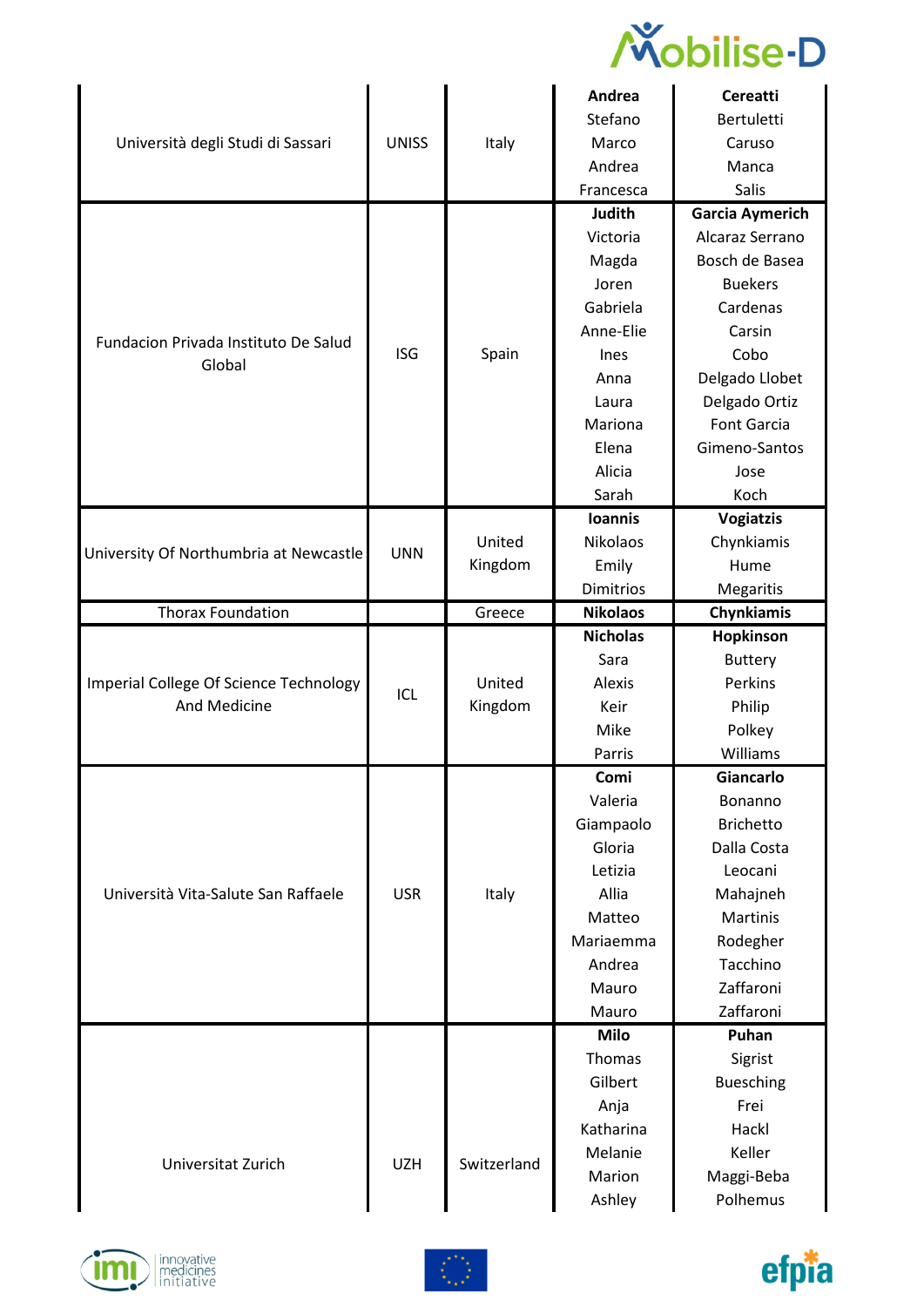

|                                       |             |             | Thomas         | Riegler          |
|---------------------------------------|-------------|-------------|----------------|------------------|
|                                       |             |             | Sabine         | Spielmanns       |
|                                       |             |             | Marc           | Spielmanns       |
|                                       |             |             | Valerie        | Zumbrunnen       |
|                                       |             | United      | <b>Michael</b> | <b>Jackson</b>   |
| <b>Ixscient Ltd</b>                   | <b>IXS</b>  | Kingdom     | David          | Wenn             |
|                                       |             |             | Martijn        | <b>Niessen</b>   |
|                                       |             |             | Luca           | Cornelisse       |
| McRoberts B.V.                        | <b>McR</b>  | Netherlands | Jordi          | Evers            |
|                                       |             |             | Siete          | Frouws           |
|                                       |             |             | Neall          | Mouthaan         |
|                                       |             |             | Laura          | Siepman          |
|                                       |             |             | Jochen         | Klucken          |
|                                       |             |             | Stafanie       | Dettmer          |
|                                       |             |             | Heiko          | Gassner          |
|                                       |             |             | Teresa         | Greinwalder      |
|                                       |             |             | Konstantin     | Huhn             |
|                                       |             |             | Jelena         | Jukic            |
|                                       |             |             | Franz          | Marxreiter       |
| Universitatsklinikum Erlangen         | <b>UKER</b> | Germany     | Florian        | Nickel           |
|                                       |             |             | Martin         | Regensburger     |
|                                       |             |             | Veit           | Rothhammer       |
|                                       |             |             | Sarah          | Seifferth        |
|                                       |             |             | Sabine         | Stallforth       |
|                                       |             |             | Tanja          | Stirnweiß        |
|                                       |             |             | Andrea         | Weitzenfelder    |
|                                       |             |             | Juergen        | Winkler          |
|                                       |             |             | <b>Henrik</b>  | <b>Watz</b>      |
| Pneumologisches Forschungsinstitut an |             |             | Anne-Marie     | Kirsten          |
| der LungenClinic Grosshansdorf GmbH   | PRI         | Germany     | Kirsten        | Paash            |
|                                       |             |             | Martina        | <b>Russ</b>      |
|                                       |             |             | Ines           | Zimmermann       |
|                                       |             |             | <b>Hubert</b>  | <b>Blain</b>     |
|                                       |             |             | Florence       | Galtier          |
|                                       |             |             | Hajar          | Ahachad          |
|                                       |             |             |                |                  |
|                                       |             |             | Sylvie         | <b>Broussous</b> |
|                                       |             |             | Francois       | Canovas          |
| Centre Hospitalier Universitaire de   | <b>CHUM</b> | France      | Florent        | Cerret           |
| Montpellier                           |             |             | Louis          | Dagneaux         |
|                                       |             |             | Valerie        | <b>Driss</b>     |
|                                       |             |             | Charlote       | Kaan             |
|                                       |             |             | Stephanie      | Miot             |
|                                       |             |             | Eva            | Murauer          |
|                                       |             |             | Anne-Sophie    | Vérissimo        |
| Amgen                                 | AMG         | United      | <b>Monika</b>  | Pocrzepa         |
|                                       |             | Kingdom     | Lucia          | D'Apote          |
|                                       |             |             | Jules<br>Megan | Desmond<br>Doyle |





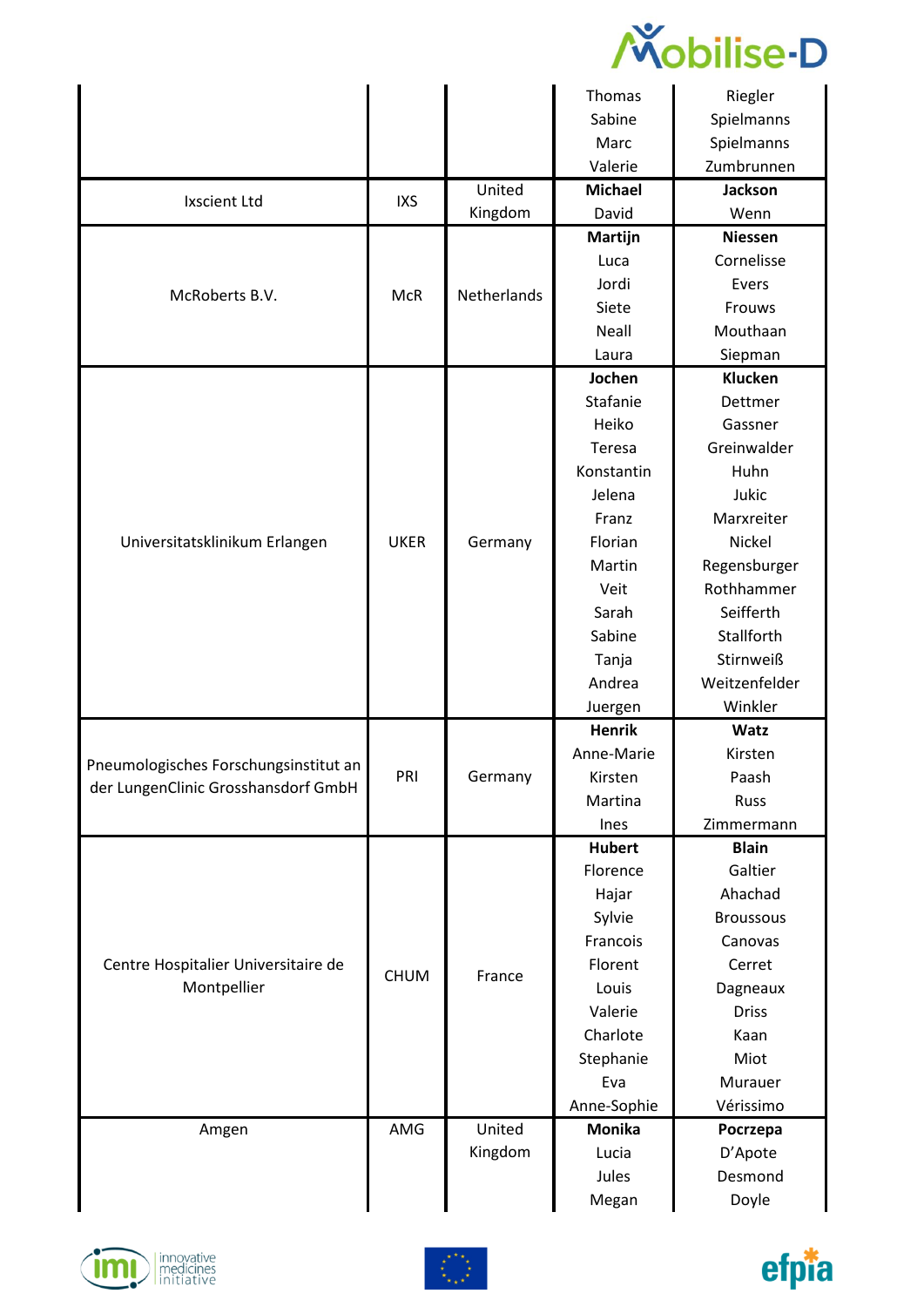

|                                       |            |            | Mary            | Elliot-Davey      |
|---------------------------------------|------------|------------|-----------------|-------------------|
|                                       |            |            | Gilles          | Gnacadja          |
|                                       |            |            | Anja            | Kassner           |
|                                       |            |            | Beat            | Knusel            |
|                                       |            |            | <b>Nicolas</b>  | Pourbaix          |
|                                       |            |            | Hoi-Shen        | Radcliffe         |
|                                       |            |            | Lening          | Shen              |
|                                       |            |            | Jennifer        | Simon             |
|                                       |            |            | <b>Magnus</b>   | Jornten-karlsson  |
|                                       |            |            | Jesper          | Havsol            |
|                                       |            |            | Diana           | Jarretta          |
| AstraZeneca AB                        | AZ         | Sweden     | Pierre          | Mugnier           |
|                                       |            |            | Solange Corriol | Rohou             |
|                                       |            |            | Gabriela        | Saraiva           |
|                                       |            |            | Henrik          | Sillén            |
|                                       |            |            | <b>Michael</b>  | <b>Boettger</b>   |
|                                       |            |            | Igor            | Knezevic          |
| Bayer Aktiengesellschaft              | BAY        | Germany    | Frank           | Kramer            |
|                                       |            |            | Paolo           | Piraino           |
|                                       |            |            | Hubert          | Trübel            |
|                                       |            |            | Valdo           | Arnera            |
|                                       |            |            | Karin           | Beckstrom         |
|                                       |            |            | Patrick         | Folaron           |
|                                       |            |            | Antonia         | Gizdic            |
|                                       |            |            | Fay             | Horak             |
|                                       |            |            | Skender         | Imeri             |
| Clario                                | Clario     | <b>USA</b> | Stefanie        | Krieger           |
|                                       |            |            | <b>Narcis</b>   | <b>Nica</b>       |
|                                       |            |            | Natalia         | Pletneva          |
|                                       |            |            | Stephen         | Raymond           |
|                                       |            |            | Donna           | Reed              |
|                                       |            |            | Ara             | Sekaram           |
|                                       |            |            | Kristen         | Sowalsky          |
| <b>Gruenenthal GMBH</b>               | <b>GRT</b> | Germany    | <b>Marcel</b>   | <b>Froehlich</b>  |
|                                       |            |            | Ashar           | Ahmad             |
|                                       |            |            | Gerard          | Quinn             |
|                                       |            |            | Gilyana         | Borlikova         |
|                                       |            |            | Marie-Sidonie   | Edieux            |
|                                       |            |            | Ronan           | Fox               |
|                                       |            |            | Bill            | Holt              |
|                                       |            |            | Kellee          | Howard            |
|                                       |            |            | Sean            | Kelly             |
| <b>ICON Clinical Research Limited</b> | <b>ICR</b> | Ireland    | Sheila          | Kelly             |
|                                       |            |            | Ruth            | Lalor             |
|                                       |            |            | Alexandre       | Malouvier         |
|                                       |            |            | Kusuma          | Manavalli Ramanna |
|                                       |            |            | Marie           | Mc Carthy         |
|                                       |            |            | Isaac           | Rodriguez Chavez  |